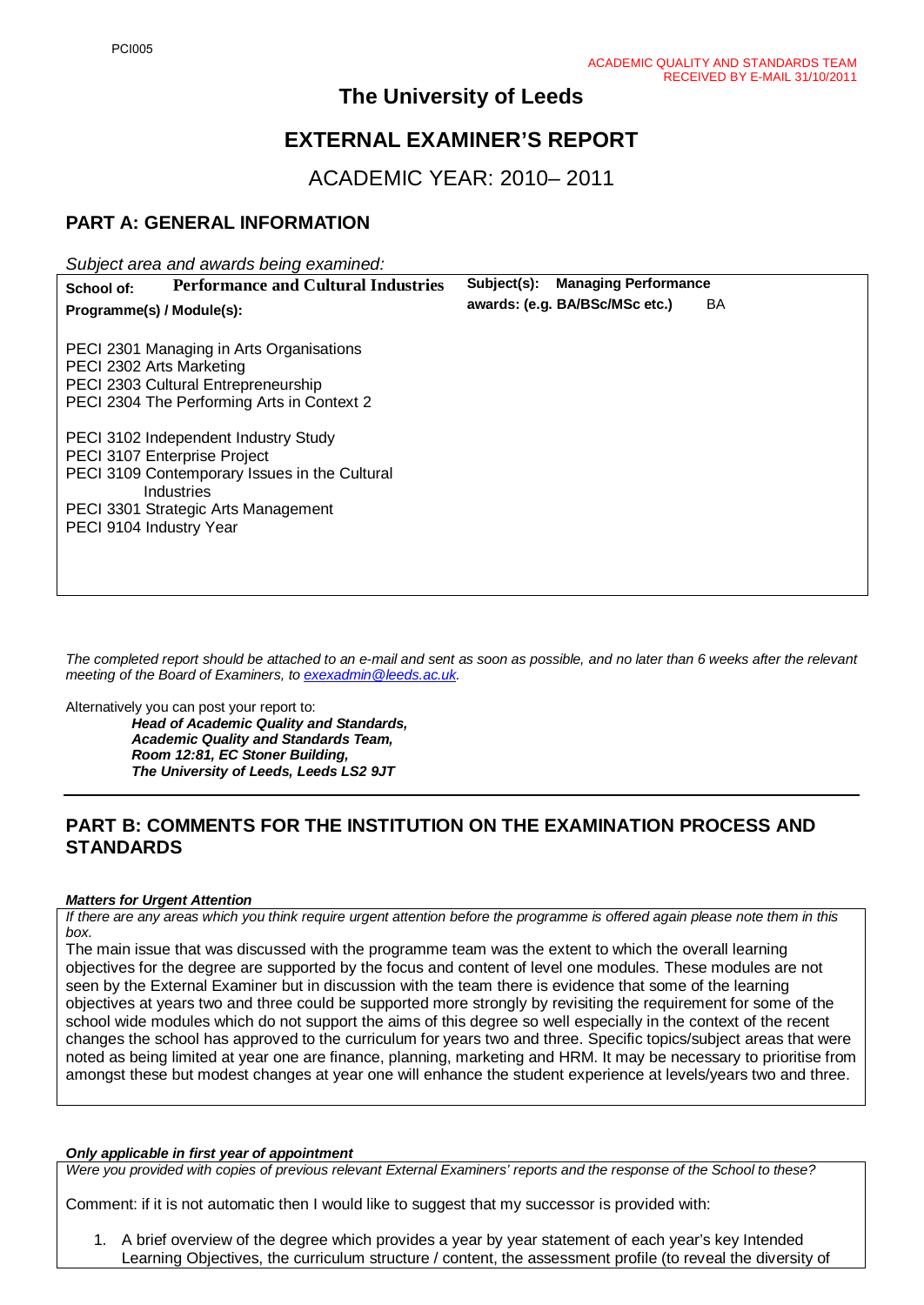PGI005 ssment techniques used each year).

2. An overview of proposed developments to the degree programme for 2011-2013

The benefits of this would be that the new External would more quickly develop an overview of the whole programme and thus be able to support the team, the programme and the student experience more effectively.

#### *For Examiners completing their term of appointment*

*Please comment on your experience of the programme(s) over the period of your appointment, remarking in particular on changes from year to year and the progressive development and enhancement of the learning and teaching provision, on standards achieved, on marking and assessment and the procedures of the School.* 

The BA in Managing Performance has undergone a number of important developments during my period of office through which the team have increased the rigour and integration of the curriculum, its aims and content, at levels two and three (hence the comment about level one above).

One key development has been in the area of cultural entrepreneurship in which the module at level two and the Enterprise Project at level three now provide a strong focus on individual philosophy and skills/knowledge which are apposite in the light of the current changes in cultural policy and practice in the British context.

Another important change is the substitution of the professional development modules (seen in years 2007-2010) by the level three module PECI 3109 Contemporary Issues in the Cultural Industries. The latter provides an opportunity for a deeper reflection on cultural practice which contributed to a stronger exit velocity for graduating students. The best work is, I believe, of publishable quality and the team has indicated that they will explore how the university can develop an on-line journal for this work. This could also provide a great PR opportunity for the university in terms of demonstrating to potential applicants what can be achieved.

Two further changes also merit comment. This is the decision for 2011-12 to move the Independent Industry Study from level 3 to level 2. Providing opportunity for students to undertake a work placement in year two complements the management modules in year two and also prepares those few students who may be eligible for it to enrol on the Industry Year module. Both of these are distinctive features of the degree which will add considerable value to student experience. It was clear that the two students who had taken a year out for the Industry Year had returned with a more mature perspective on their practical and academic work and this was reflected in their strong performance in their final year.

The other, existing modules i.e. those seen in all four years of my period of office continue to demand considerable application by students and to produce good work by the better students.

I should like to note here the particular contributions to these developments of <<<>>>, <<<>>>, <<<>>> and <<<>>>, <<<>>> retired in 2010 but his positive influence was still felt this year.

Teaching and Learning: the positive comments noted above are a product of a keen commitment to ensuring that the degree is based upon sound teaching and learning practice. This is evidenced through the module handbooks some of which are models in terms of clarity, direction and brevity – the programme structures are clear and the handbooks include good guidance on seminar work too. The diversity of assessment methods is also a strong feature of the programme though, in the absence of much groupwork, the cohort sizes still create a large volume of marking at the end of semesters one and two. This is an issue that needs to be kept under review in order that staff do not become overwhelmed.

Marking and feedback: the team have a developed a tighter and more consistent approach to both marking and feedback. In some cases the quality of the feedback is most impressive and students would have derived guidance through the feedback received on how to improve. In some cases feedback was more descriptive which was less beneficial for students' learning but such instances were more evident in years 2007-9 and less so 2009-11. Clearer evidence of double marking is the only issue that the team have to resolve. There is evidence of second marking but it is not always clear how this is shared with the students, though it is understood that some of this is the product of time pressures.

Linked to this point is the ability of staff are able to remain research active. It can be difficult for staff to remain on top of their areas of expertise when teaching on BA and post graduate courses are a major feature of their staff loading. I noted through my discussion with the team members that there is evidence that this is beginning to limit their ability to undertake new research and to publish. This is a source of frustration for staff but also a loss to students who will miss the additional energy and academic edge that comes from staff teaching from a research driven perspective.

Student experience: on the basis of the academic work seen this would appear to be a positive and strong feature of the programme. Anecdotally student feedback on modules would appear to be good but perhaps the team could do two things for their next External examiner:

Agree a date for when the External Examiner could come to Leeds in order to have a meeting with some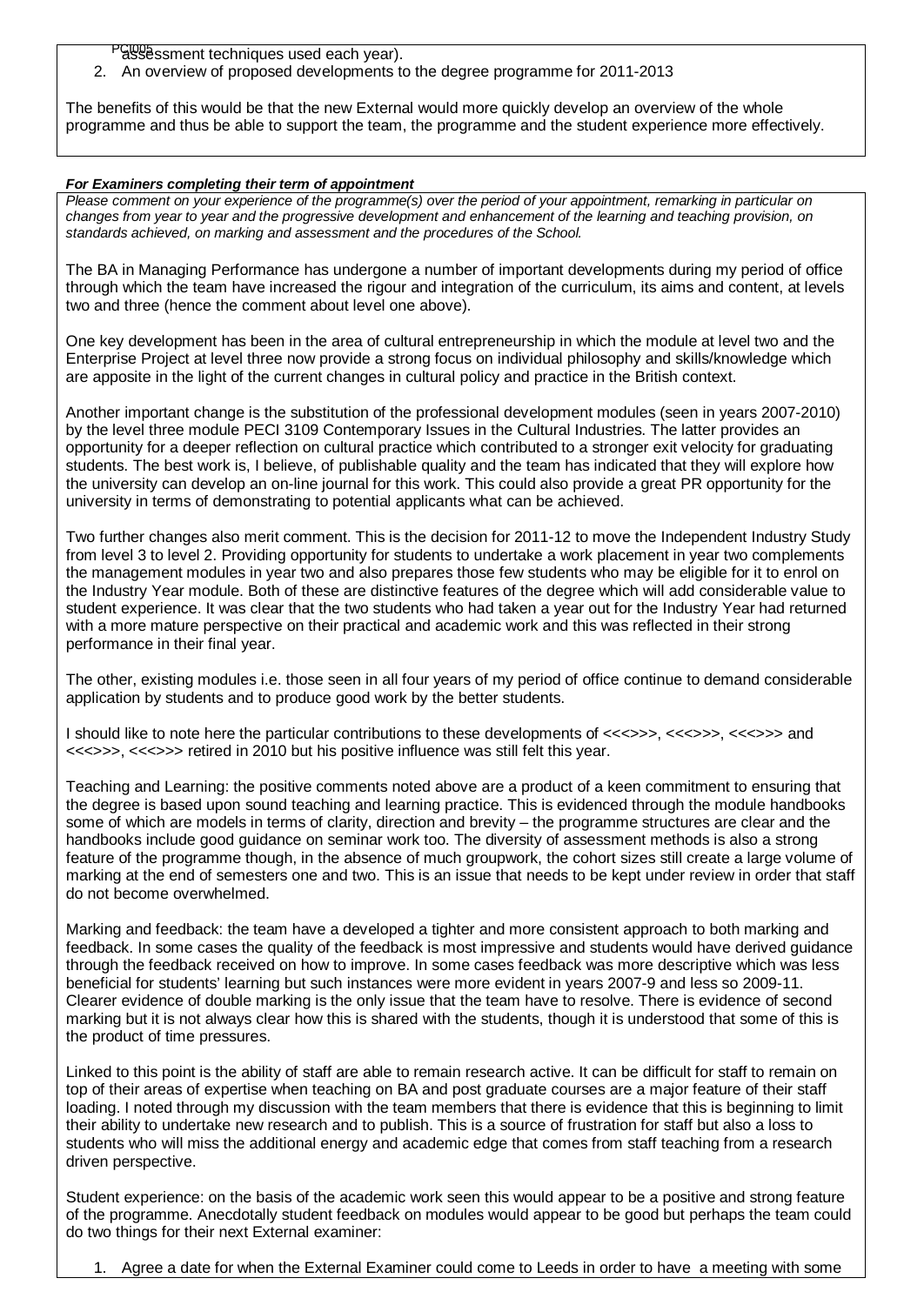PGPPHe students, possibly around the time of student presentations or other significant event in the student calendar

2. Make available a summary of student issues (positive and negative) obtained from student feedback – and proposed staff response

Employability: not all degree courses aspire to be vocational, the BA in Managing Performance achieves a distinctive balance that results in it having a strong academic base but also preparing students for employment too.

School wide modules: these are a distinctive feature of the degree but as noted above there is a need to review the suitability of the school wide modules to match the ILOs for the BA in Managing Performance, especially at level one. The team have given much thought to the shape of the Managing Performance curriculum and made significant changes some of which have been to the shared modules. There is evidence that this commitment to keeping the whole curriculum fresh should be applied to level one too.

Examination Board process: the processes have become stream lined over the four years and in 2011 these were well run, thorough and efficient.

Future developments: my recommendation to the team was to have a year for consolidation but such is their enthusiasm that they are looking as noted at the level one offer. Nonetheless, allowing some time for the changes at levels two and three to become firmly embedded, could be a good strategy.

Team development: the comment about consolidation is as much to do with the team's own development as it is to do with the curriculum. I have noticed several changes in those who make input to the degree and the new regime of <<>>, <<>> and <<>> need time to grow as a team.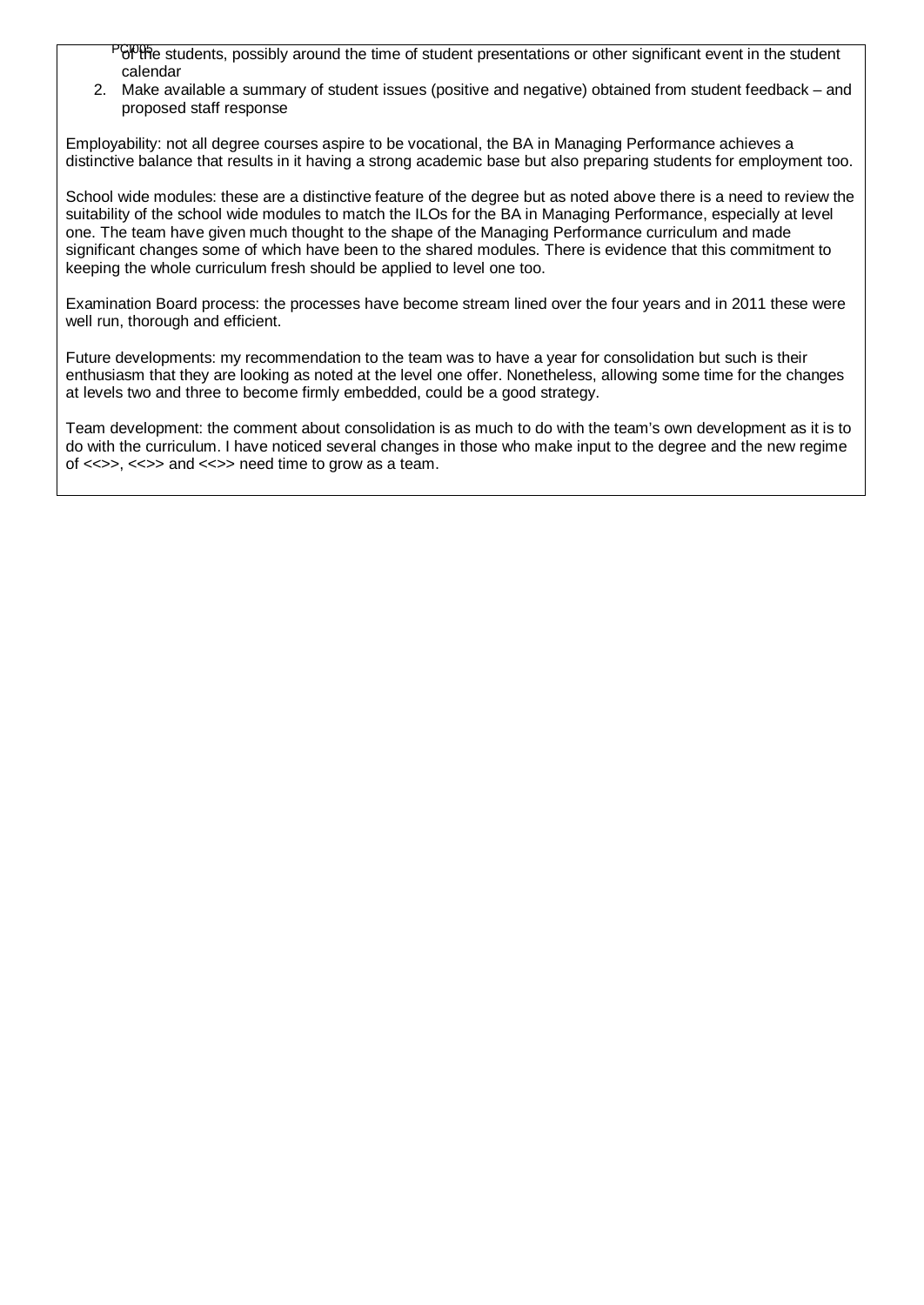# Standar<del>0</del>s

- 1. **Please indicate the extent to which the programme aims and intended learning outcomes (ILOs) were commensurate with the level of the award?**
	- *The appropriateness of the intended learning outcomes for the programme(s)/modules and of the structure and content of the programme(s);*
	- *The extent to which standards are appropriate for the award or award element under consideration.*

The degree provides a good intellectual challenge for a BA in Managing Performance and one which is certainly in line with similar courses run by my own institution and others with which I am familiar. Indeed it has certain features that are a model for others to consider.

The degree offers good variety and depth in terms of the inputs by staff and the outputs in the form of the assessments (grounded both in academic theory and practice), especially now that the issue of exit velocity from level three has been addressed.

It is in this spirit that I discussed with the programme team how the ILOs at level one support the ILOs at levels two and three, especially with respect to finance, planning and other basic management topics. The team has already identified the need to review these.

#### 2. **Did the aims and ILOs meet the expectations of the national subject benchmark (where relevant)?**

• *The comparability of the programme(s) with similar programme(s) at other institutions and against national benchmarks and the Framework for Higher Education Qualifications.*

To my knowledge there is no single benchmark to which programmes such as the BA in Managing Performance can be referred. However the knowledge that I do have of equivalent statements from an array of cognate areas is that this degree is appropriately focussed and the challenges presented through completing the degree would enable students to demonstrate ability in a range of skills and knowledge areas appropriate for finding employment.

#### 3. **Please comment on the assessment methods and the appropriateness of these to the ILOs?**

- *The design and structure of the assessment methods, and the arrangements for the marking of modules and the classification of awards;*
- *The quality of teaching, learning and assessment methods that may be indicated by student performance.*

The programme includes assessment in a variety of ways suitable to such a programme – essays, reports (reflective and industry based), presentations and examinations. The two levels for which work is provided indicate a number of points of good practice which will be summarised below. Such features are as good as I know from other universities, including my own.

For a programme that encourages students to engage with practice it is encouraging to note that the best students engage confidently and frequently with academic literature and are not overly focussed upon industry reports and other grey literature.

#### 4. **Were students given adequate opportunity to demonstrate their achievement of the aims and ILOs?**

- *The academic standards demonstrated by the students and, where possible, their performance in relation to students on comparable courses;*
- *The strengths and weaknesses of the students as a cohort.*

The work seen for moderation revealed a good use of the full marking range by the programme team. The standards revealed are consistent with work in other institutions. The best work was amongst the best that I have read and some was of post graduate standard. This comment reflects the confidence that some students demonstrated for engaging with a rich array of sources.

#### 5**. For Examiners responsible for programmes that include clinical practice components, please comment on the learning and assessment of practice components of the curriculum**

As noted previously the BA in Managing Performance combines a strong academic base with some important opportunities for developing and engaging with practical study. There are three specific examples of this the Independent Industry study (PECI 3102 but level two from 2011-12), the Industry Year (taken as year three) and the Enterprise Project (level three). These are each strong features of the overall programme and it is good to learn that whilst the two taught modules are school wide modules that MP students enrol on them in large numbers. These modules are similar to equivalent modules run in other institutions.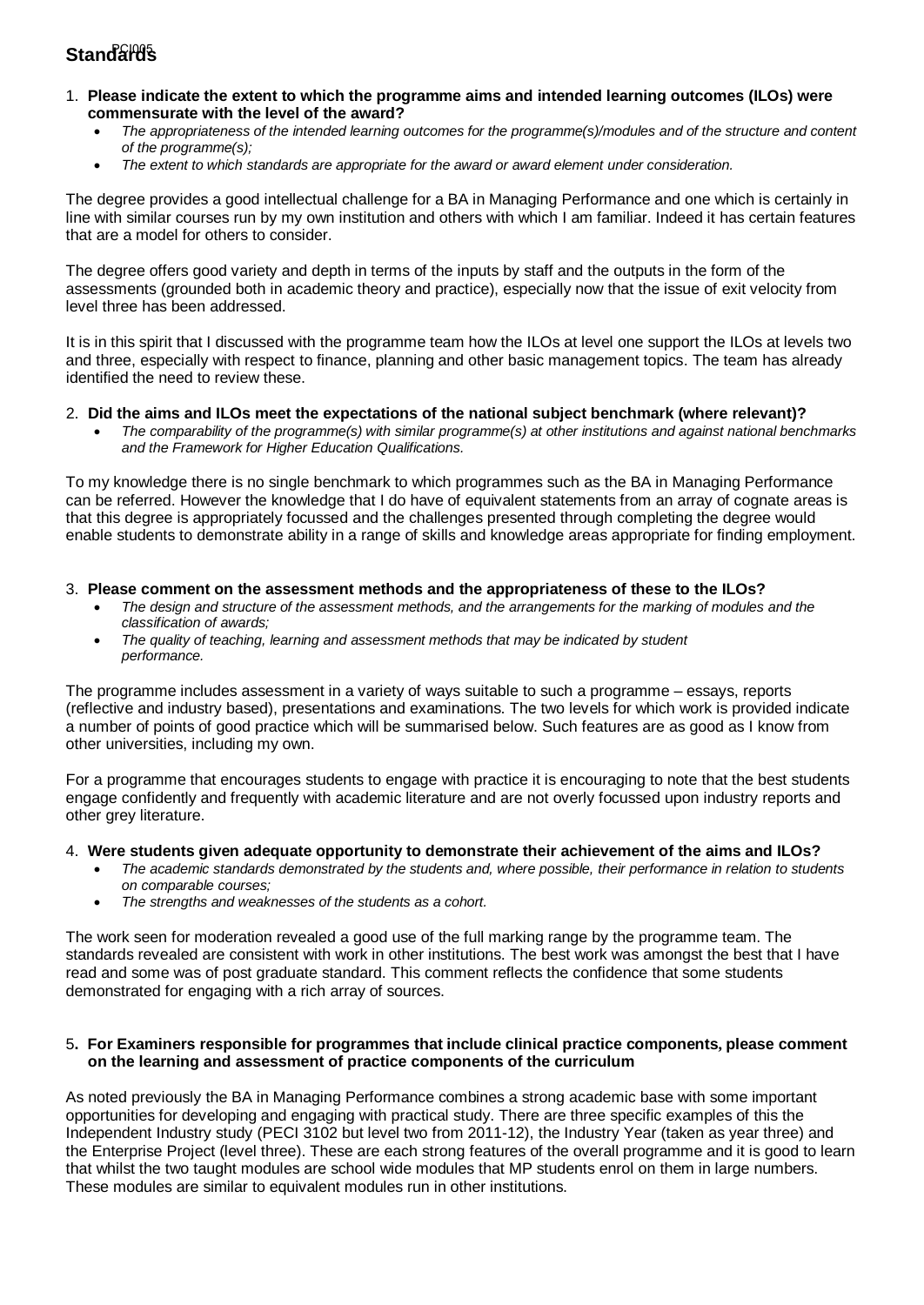PCI005

#### 6*.* **The nature and effectiveness of enhancements to the programme(s) and modules since the previous year**

 *It would be particularly helpful if you could also identify areas of good practice which are worthy of wider dissemination.* 

The main issues are the effective integration of Cultural Entrepreneurship (level two) and Enterprise Project (level three) and the way in which these are supported by other, existing modules. Comment has already been made about the industry study and year.

#### 7.**The influence of research on the curriculum and learning and teaching**

 *This may include examples of curriculum design informed by current research in the subject; practice informed by research; students undertaking research.* 

It is clear to me that the intellectual base to the degree is strong. The core team are all PhDs and this is clearly reflected in the rigour with which the modules have been developed and, especially in the past 2-3 years, the curriculum changes noted in my opening comments have been pursued and implemented.

Academic research: <<>> and <<>> as recent recruits to the team also need to have adequate space to pursue their research interests. There was some evidence that this may be proving difficult.

Reflective practitioners: <<>> brings a great body of practical experience to his teaching and as such is a role model for staff and students.

Student research: there is clear evidence that the curriculum provides/encourages/demands that students develop their primary and secondary research skills. The best students, for eaxmple the two who took the Industry Year, revealed a mature understanding of both pure and applied research.

# *The Examination Process*

- 8. **The University and its Schools provide guidance for External Examiners as to their roles, powers and responsibilities. Please indicate whether this material was sufficient for you to act effectively as an External Examiner**?
	- *Whether external examiners have sufficient access to the material needed to make the required judgements and whether they are encouraged to request additional information.*

I have always found that the university's protocols are adhered to effectively and that the team have been willing to discuss their approach to Teaching, Learning and Assessment. In the main their approach has been characterised by:

- 1. Transparency
- 2. Openness
- 3. Honest reflection

On the basis of the work seen and their discussions with me the programme team prioritises the student experience. Confirmation of this would be achieved through some direct contact by the next External Examiner with some of the students.

#### 9. **Did you receive appropriate documentation relating to the programmes and/or parts of programmes for which you have responsibility, e.g. programme specifications or module handbooks?**

• *The coherence of the policies and procedures relating to external examiners and whether they match the explicit roles they are asked to perform.* 

Module handbooks, assignment descriptors, assessment criteria were provided in advance or on request. All provided clear guidance for students. This material compares favourably with that in use in my own university.

#### 10. **Was sufficient assessed/examination work made available to enable you to have confidence in your evaluation of the standard of student work?**

Yes. The only question concerns student dissertations which as a common module are seen by one External Examiner and not by the Examiner responsible for the subject area. As the final and in some cases most distinctive piece of work that students complete it would be a good idea to offer the new External Examiner the opportunity to speed read a small selection in order to obtain a fuller overview of the degree and students' performance.

#### 11. **Were the administrative arrangements satisfactory for the whole process, including the operation of the Board of Examiners?**

Yes. All was managed well even when the link to the database was lost. All student profiles were considered.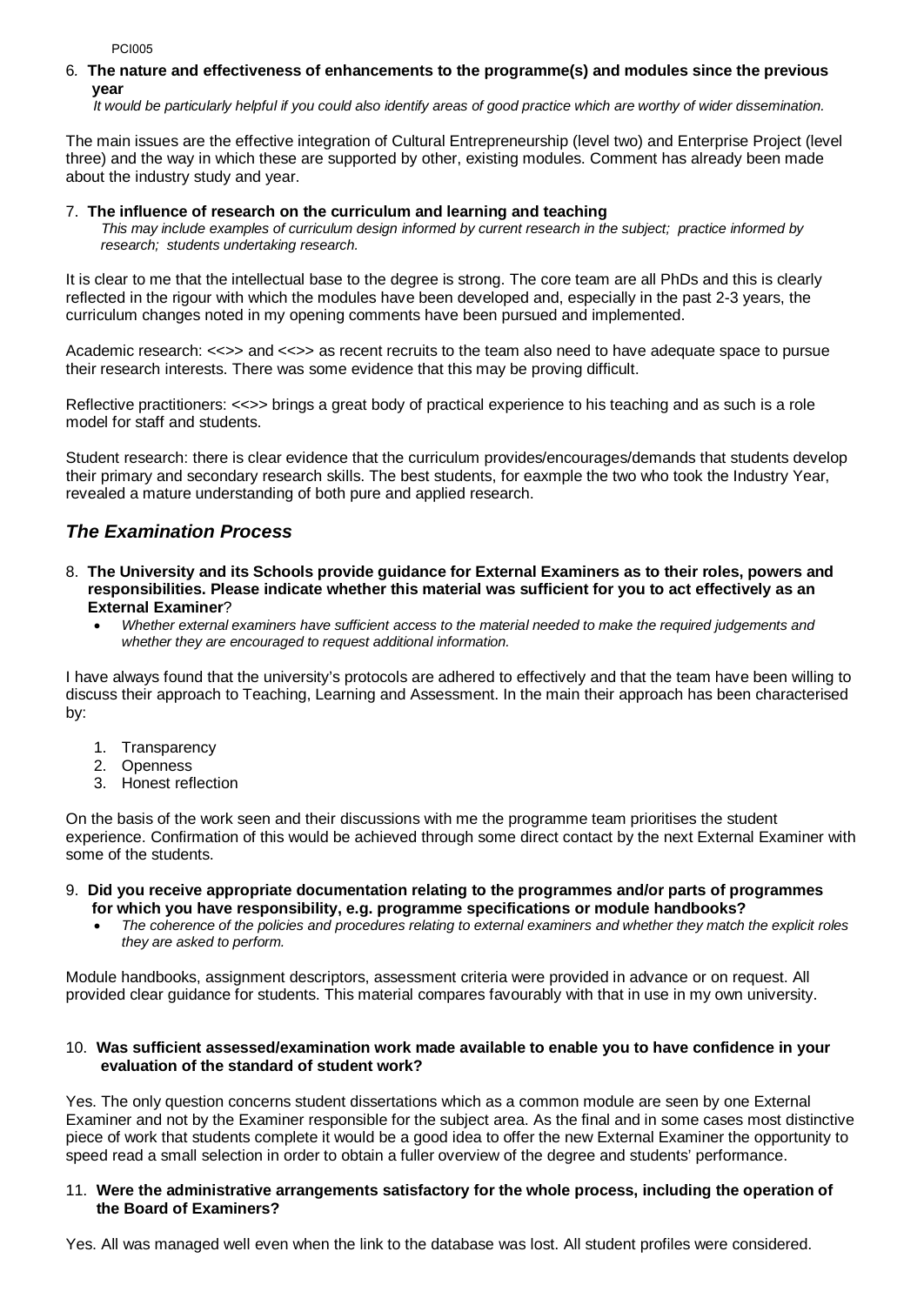#### 12. Were<sup>09</sup>appropriate procedures in place to give due consideration to mitigating circumstances and  **medical evidence?**

Yes. The exam board was run effectively and efficiently and this included appropriate time for consideration of those students whose performance may have been affected by special circumstances.

#### *For Examiners involved in Mentoring Arrangements*

*If you have acted as a mentor to a new external examiner or have received mentor support please comment here on the arrangements.*

*Not applicable*

### *Other Comments*

*Please use this box if you wish to make any further comments not covered elsewhere on the form.*

*Year one foundations*

*Is sues of particular merit that warrant note as Good Practice:*

*Quality of modules Quality of teaching Quality of student work – publishable cf public dimension enjoyed by perf mod Pr value for course promotion*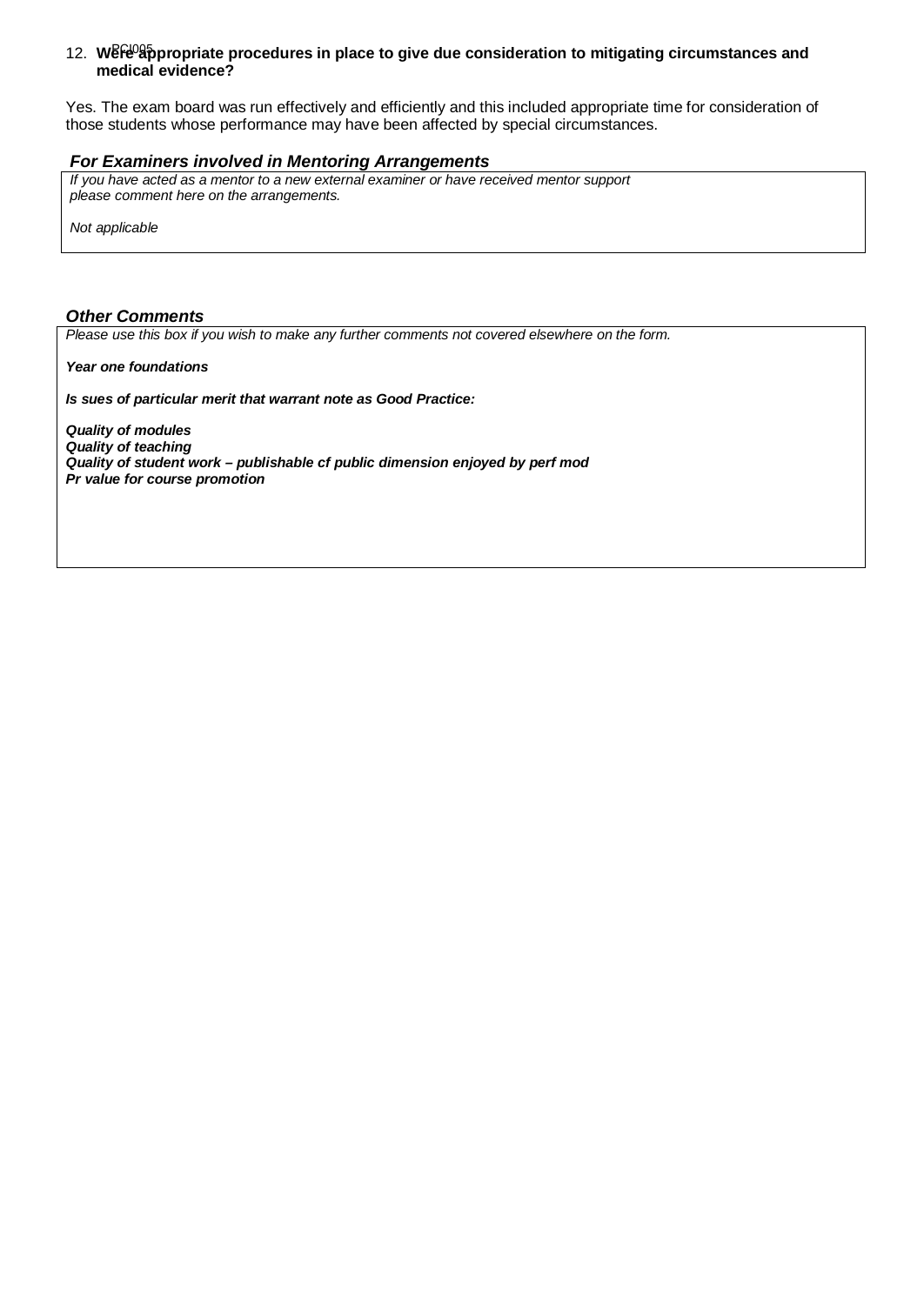## **SCHOOL OF PERFORMANCE AND CULTURAL INDUSTRIES**

## **RESPONSE TO EXTERNAL EXAMINER REPORT**

### **ACADEMIC SESSION 2010-11**

| <b>PROGRAMME TITLE</b>  | <b>BA (HONS) MANAGING</b><br><b>PERFORMANCE</b> |
|-------------------------|-------------------------------------------------|
| <b>NAME OF EXAMINER</b> |                                                 |

I would like to thank <<<>>> for <<<> very useful, supportive and positive report. << > input during his tenure as External Examiner has been most helpful in taking the programme forward and in helping to clarify the importance of its focus and position within the University sector. <<>> summary of the significant developments made in Levels 2 and 3 over the past few years is welcome and highly appropriate; affording us proper reflection on what remains a strong and focused degree within a constantly changing external and internal environment. We are pleased <<>> sees this is evidenced through the *'increased rigour and integration of the curriculum."*

<<<>>> identifies the importance of the developments undertaken, in particular "*in the area of cultural entrepreneurship … which are apposite in the light of the current changes in cultural policy and practice in the British context."* It is gratifying that the consistent standards across all modules are recognized, and that all modules continue *"to demand considerable application by students"* who *"produce good work*."

<<>> acknowledges the excellence in teaching and research-based teaching but also identifies the important position the programme holds in terms of employability*. "Not all degree courses aspire to be vocational, the BA in Managing Performance achieves a distinctive balance that results in it having a strong academic base but also preparing students for employment too."*

. Examining the report in more detail we are grateful for the specific comments made under the following headings:

- 1. Teaching and Learning. <<>> comments on the quality of teaching and learning, the excellence of the handbooks, the diversity of assessment methods are most welcome. We agree that the changes at Level 2 in relation to Industry Study module and the Year in Industry opportunity complement management studies and provide "*distinctive features of the degree which will add considerable value to student experience"*
- 2.

Marking and feedback. We welcome the recognition that the team now has *"developed a tighter and more consistent approach to both marking and feedback*" which is providing students with proper guidance and in some instances is '*most impressive."*  The team will continue to work to develop further evidence of the double marking process where appropriate. We have reviewed the overall assessment timetable and its associated impact on staff. The School's strategic plan is already starting to address concerns relating to the SSR and the size of the staff team and the consequent large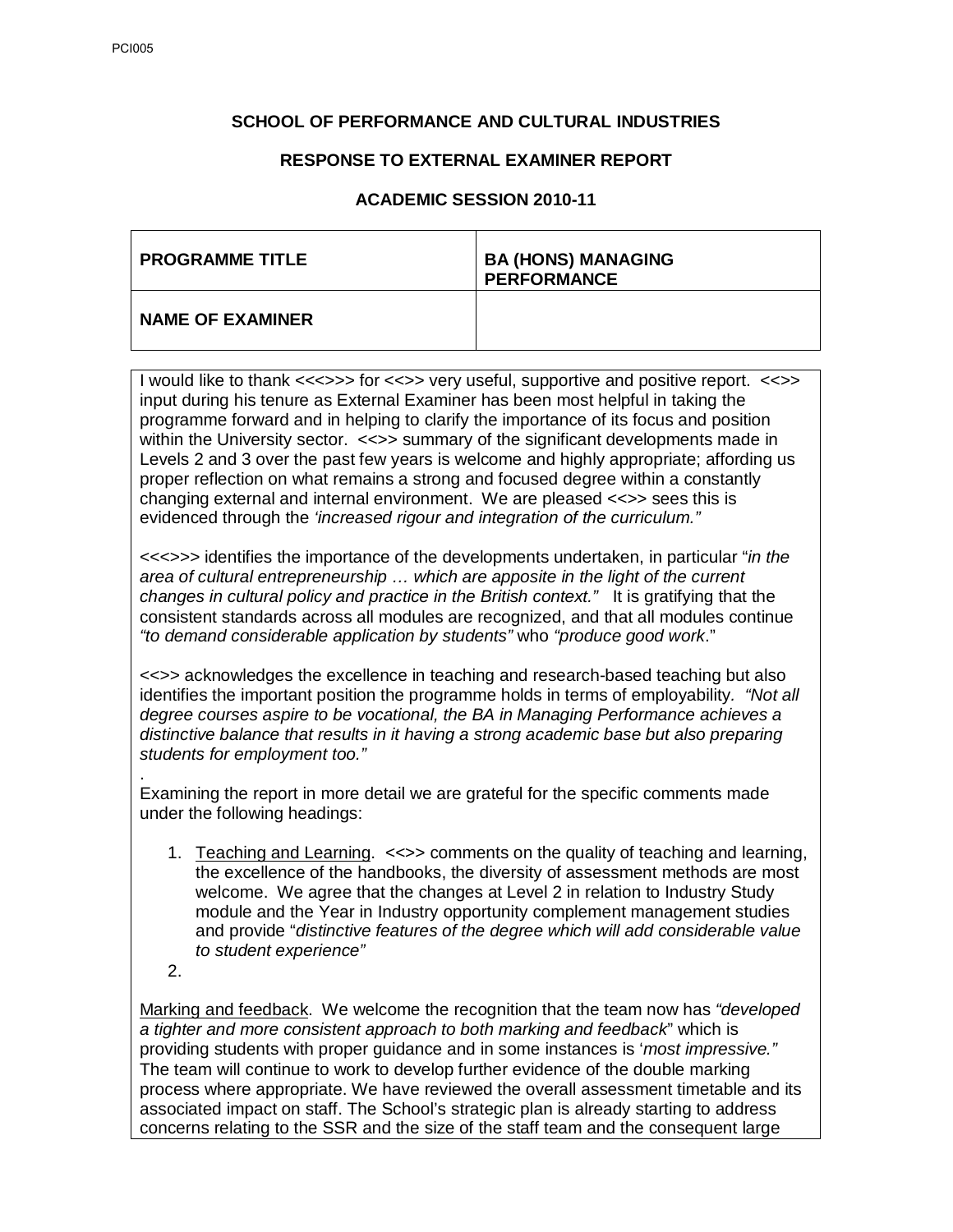volume of marking.

- 3. Research and Teaching: The importance of providing sufficient opportunity for staff to continue to develop research alongside their teaching commitments is also seen as important. It is recognized that this academic year was pressurized, given the loss of a full time member of staff from the programme team, but new positions are currently in train for the next academic year which will alleviate this situation.
- *4.* Examination Board: "*the processes have become stream lined […] and in 2011 were well run, thorough and efficient."*

With regards to comments and recommendations for the future we would like to offer the following observations:

- 1. *The team needs a period of consolidation.* There has been a good deal of change in recent years, new modules have been introduced and existing modules modified. The stability of staffing is key to maintaining the quality of programme delivery and it is hoped that changes over the next few years will be minimal given the flexibility afforded by new appointments and the necessity to consolidate the new Level 2 and Level 3 changes in the curriculum.
- 2. *Review of Level One modules.* This comment pertains to the interface with some of the Level One common modules and follows a lengthy discussion with the programme team concerning the degree to which such a limited number of specialist first year modules can properly prepare students for the challenges of Level 2. This is an area that the Programme team needs to address given the coincidence with satisfaction issues in some module feedback from common modules and satisfaction surveys. We recognize the need for an underpinning knowledge-base focusing on the discipline of performance for all students within the School and we will continue to ensure that perspectives appropriate to Managing Performance students are incorporated in each of these L1 modules. A significant development has already been undertaken in PECI1102 for example providing an excellent example of applying the suggestion of "keeping the whole curriculum fresh" in level one study. This module has been revalidated, is now delivered in Semester 1 of the first year of study and in contrast to previous years focuses much more explicitly on the management aspect of creating collaborative work in response to a brief, rather than a focus on devising processes. Furthermore, it is envisaged that the new academic post in Creativity and Collaboration for 2012 session will be instrumental in addressing some of these perceived concerns. The programme team will continue to monitor this issue closely and to contribute to on-going School-wide developments and discussions relating to the overall undergraduate student experience.
- 3. *Induction of new External Examiner.* There are University of Leeds guidelines and procedures for the induction of new examiners and the School will ensure that these helpful suggestions are followed once the new appointment is confirmed.
- 4. *Meetings between External Examiners and students.* Although this is not a requirement of the role of the External Examiner we will endeavour to arrange meetings with L3 students if requested and within the constraints of the agreed timetable and the availability of students.